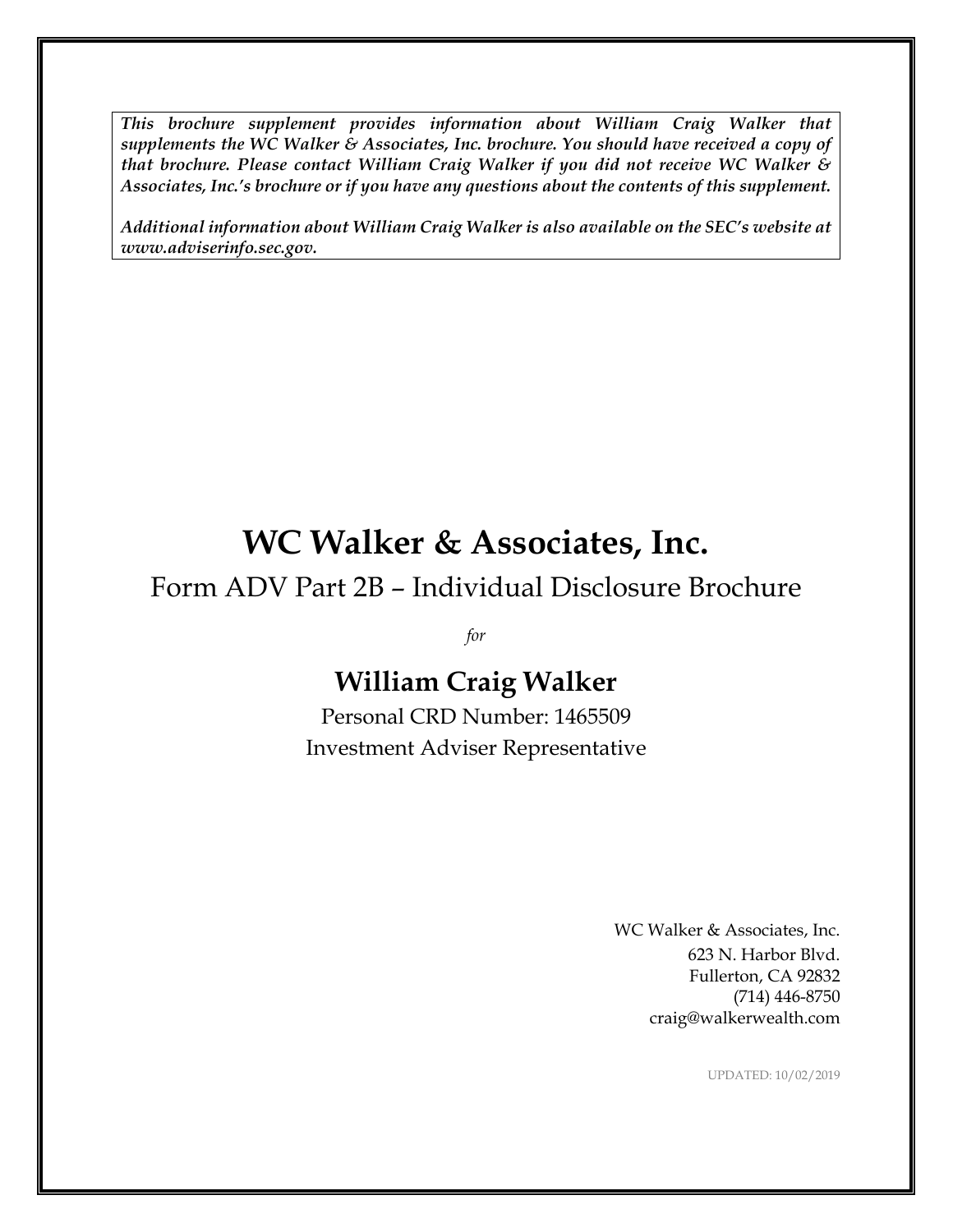## **Item 2: Educational Background and Business Experience**

#### **Name:** William Craig Walker **Born:** 1963

#### **Educational Background and Professional Designations:**

#### **Education:**

Certificate Investment Management Analyst, University of Pennsylvania - 1997 BA Legal Studies Criminal Justice, University of California Irvine - 1986

#### **Designations:**

#### **CFP® - Certified Financial Planner**

The CERTIFIED FINANCIAL PLANNER™, CFP® and federally registered CFP (with flame design) marks (collectively, the "CFP® marks") are professional certification marks granted in the United States by Certified Financial Planner Board of Standards, Inc. ("CFP Board").

The CFP® certification is a voluntary certification; no federal or state law or regulation requires financial planners to hold CFP® certification. It is recognized in the United States and a number of other countries for its (1) high standard of professional education; (2) stringent code of conduct and standards of practice; and (3) ethical requirements that govern professional engagements with clients.

To attain the right to use the CFP® marks, an individual must satisfactorily fulfill the following requirements:

- Education Complete an advanced college-level course of study addressing the financial planning subject areas that CFP Board's studies have determined as necessary for the competent and professional delivery of financial planning services, and attain a Bachelor's Degree from a regionally accredited United States college or university (or its equivalent from a foreign university). CFP Board's financial planning subject areas include insurance planning and risk management, employee benefits planning, investment planning, income tax planning, retirement planning, and estate planning;
- Examination Pass the comprehensive CFP® Certification Examination. The examination includes case studies and client scenarios designed to test one's ability to correctly diagnose financial planning issues and apply one's knowledge of financial planning to real world circumstances;
- Experience Complete at least three years of full-time financial planning-related experience (or the equivalent, measured as 2,000 hours per year); and
- Ethics Agree to be bound by CFP Board's *Standards of Professional Conduct*, a set of documents outlining the ethical and practice standards for CFP® professionals.

Individuals who become certified must complete the following ongoing education and ethics requirements in order to maintain the right to continue to use the CFP® marks: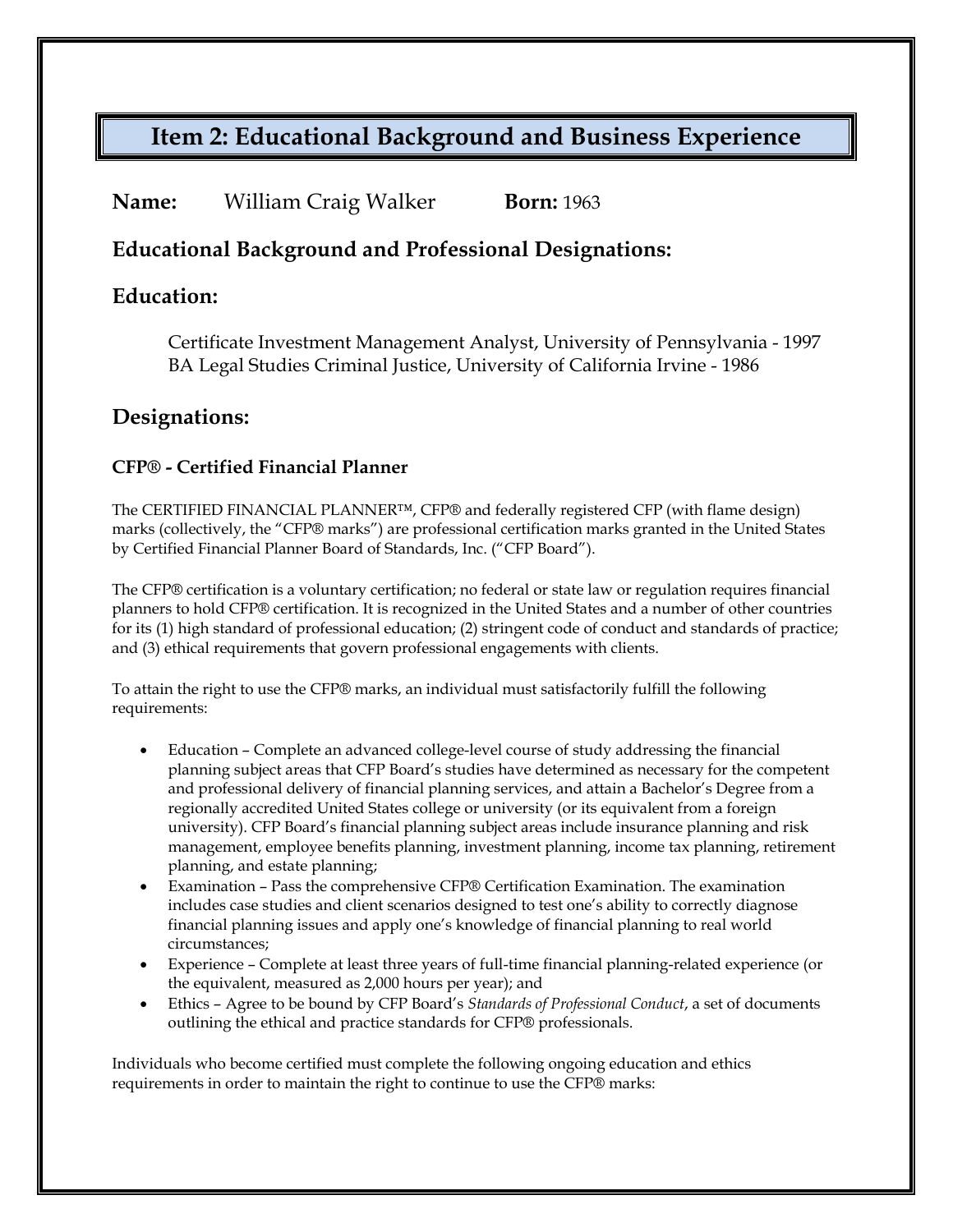- i. Continuing Education Complete 30 hours of continuing education hours every two years, including two hours on the *Code of Ethics* and other parts of the *Standards of Professional Conduct*, to maintain competence and keep up with developments in the financial planning field; and
- ii. Ethics Renew an agreement to be bound by the *Standards of Professional Conduct*. The Standards prominently require that CFP® professionals provide financial planning services at a fiduciary standard of care. This means CFP® professionals must provide financial planning services in the best interests of their clients.

CFP® professionals who fail to comply with the above standards and requirements may be subject to CFP Board's enforcement process, which could result in suspension or permanent revocation of their CFP® certification.

#### **Business Background:**

| $10/2019$ - Present | President & Chief Compliance Officer<br>WC Walker & Associates, Inc.     |
|---------------------|--------------------------------------------------------------------------|
| 05/1997 - Present   | Branch Manager, Registered Principal<br>Raymond James Financial Services |
| 05/1997 - Present   | President<br><b>Walker Wealth</b>                                        |

### **Item 3: Disciplinary Information**

There are no legal or disciplinary events that are material to a client's or prospective client's evaluation of this advisory business.

### **Item 4: Other Business Activities**

William Craig Walker is a licensed insurance agent. From time to time, he will offer clients advice or products from this activity. Clients should be aware that these services pay a commission and involve a possible conflict of interest, as commissionable products can conflict with the fiduciary duties of a registered investment adviser. WC Walker & Associates, Inc. always acts in the best interest of the client; including in the sale of commissionable products to advisory clients. Clients are in no way required to implement the plan through any representative of WC Walker & Associates, Inc. in their capacity as a licensed insurance agent.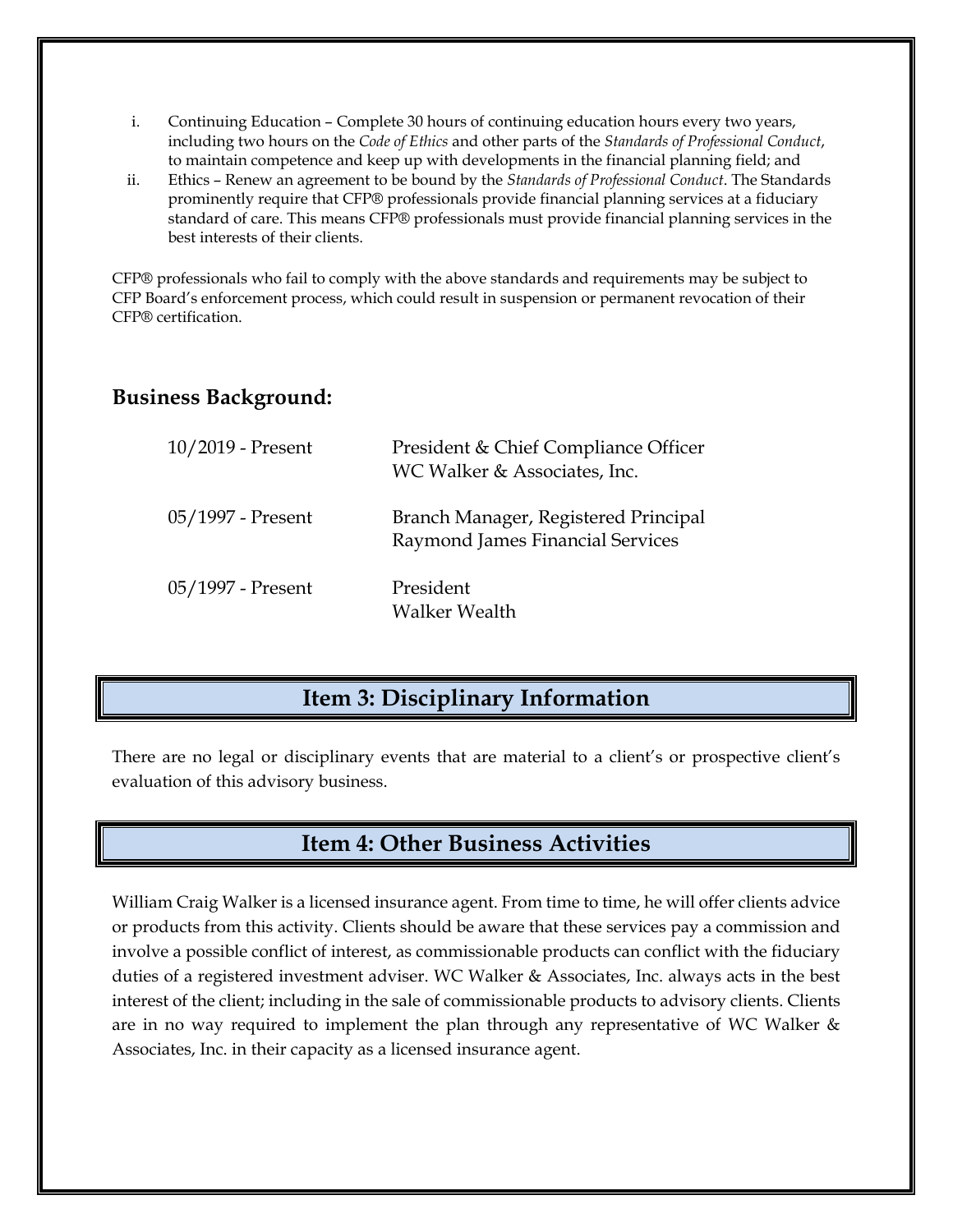## **Item 5: Additional Compensation**

William Craig Walker does not receive any economic benefit from any person, company, or organization, other than WC Walker & Associates, Inc. in exchange for providing clients advisory services through WC Walker & Associates, Inc..

## **Item 6: Supervision**

As the Chief Compliance Officer of WC Walker & Associates, Inc., William Craig Walker supervises all activities of the firm. William Craig Walker's contact information is on the cover page of this disclosure document. William Craig Walker adheres to applicable regulatory requirements, together with all policies and procedures outlined in the firm's code of ethics and compliance manual.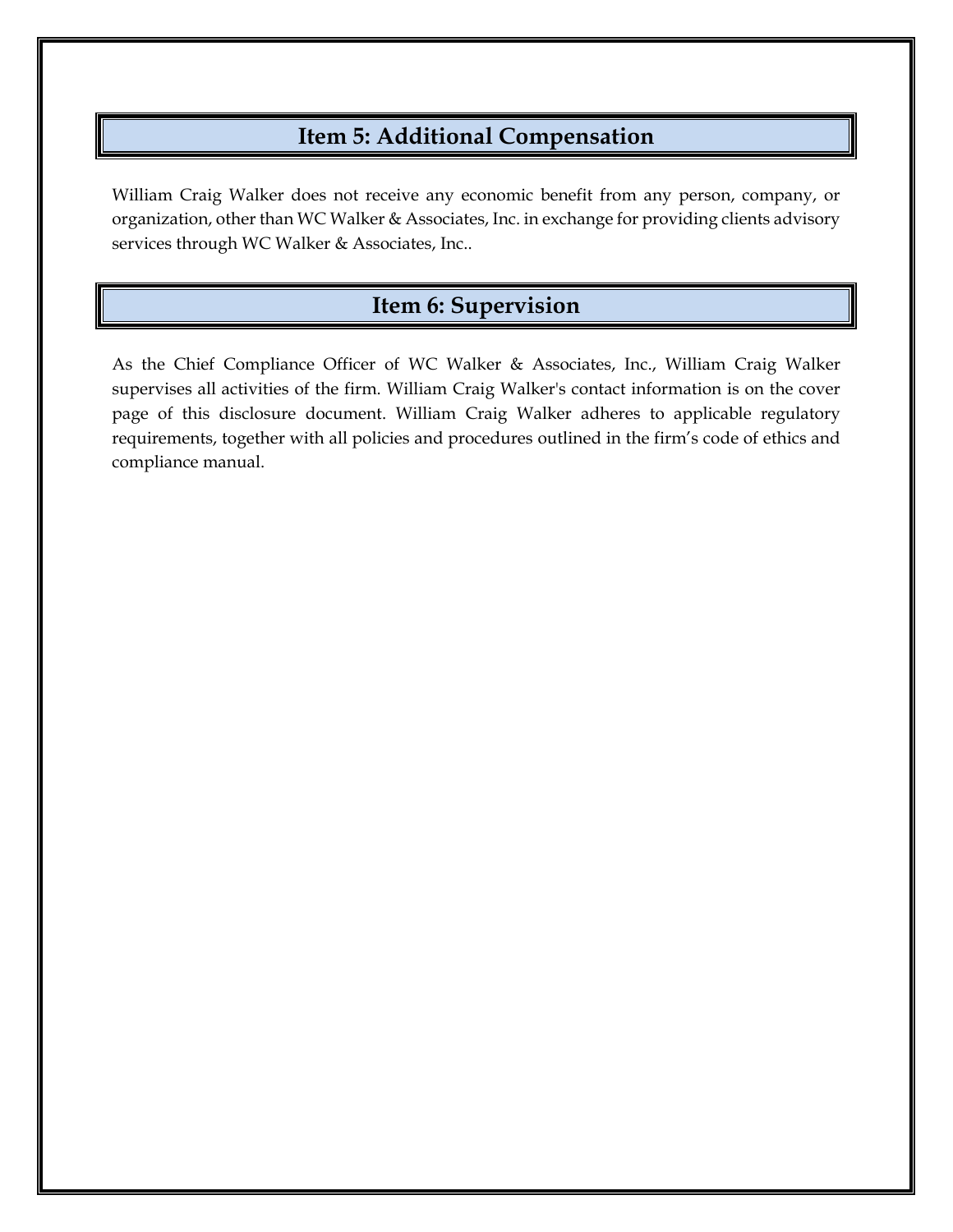*This brochure supplement provides information about Dawn Marie Bowman that supplements the WC Walker & Associates, Inc. brochure. You should have received a copy of that brochure. Please contact Dawn Marie Bowman if you did not receive WC Walker & Associates, Inc.'s brochure or if you have any questions about the contents of this supplement.*

*Additional information about Dawn Marie Bowman is also available on the SEC's website at www.adviserinfo.sec.gov.*

# **WC Walker & Associates, Inc.**

Form ADV Part 2B – Individual Disclosure Brochure

*for*

# **Dawn Marie Bowman**

Personal CRD Number: 3082559 Investment Adviser Representative

> WC Walker & Associates, Inc. 623 N Harbor Blvd Fullerton, CA 92832 (714) 446-8750 dawn@walkerwealth.com

> > UPDATED: 11/19/2019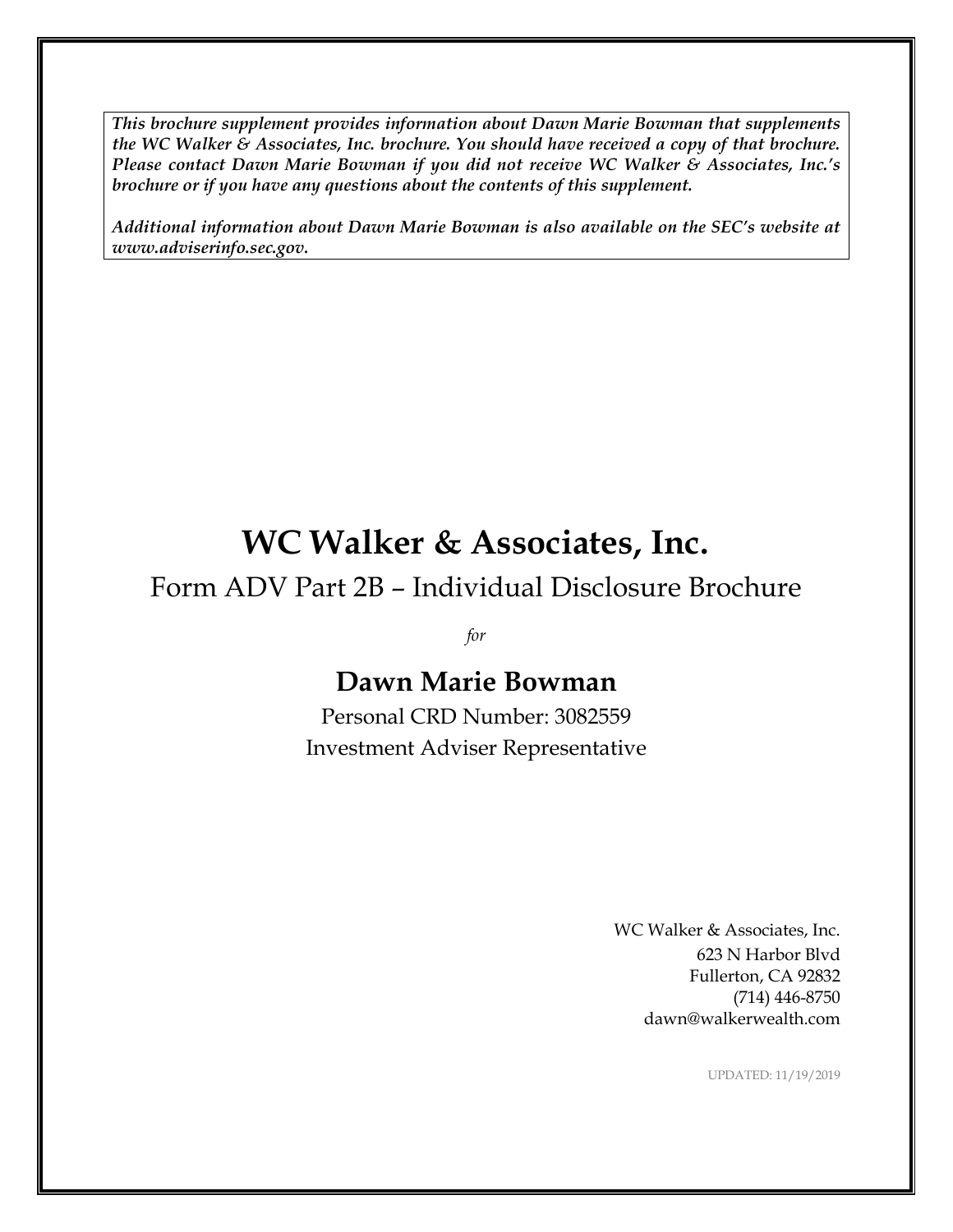## **Item 2: Educational Background and Business Experience**

| Name:                                                                 | Dawn Marie Bowman   | <b>Born:</b> 1974                                                                   |  |
|-----------------------------------------------------------------------|---------------------|-------------------------------------------------------------------------------------|--|
| <b>Educational Background and Professional Designations:</b>          |                     |                                                                                     |  |
| Education:                                                            |                     |                                                                                     |  |
| BA Business Finance, California State University at Long Beach - 1997 |                     |                                                                                     |  |
|                                                                       |                     |                                                                                     |  |
| <b>Business Background:</b>                                           |                     |                                                                                     |  |
|                                                                       | 09/1998 - Present   | <b>Investment Adviser Representative</b><br>WC Walker & Associates, Inc.            |  |
|                                                                       | $05/1998 - 03/2020$ | <b>Financial Advisor</b><br>WC Walker & Associates, Inc./Raymond James<br>Financial |  |

# **Item 3: Disciplinary Information**

There are no legal or disciplinary events that are material to a client's or prospective client's evaluation of this advisory business.

## **Item 4: Other Business Activities**

Dawn Marie Bowman is not engaged in any investment-related business or occupation (other than this advisory firm).